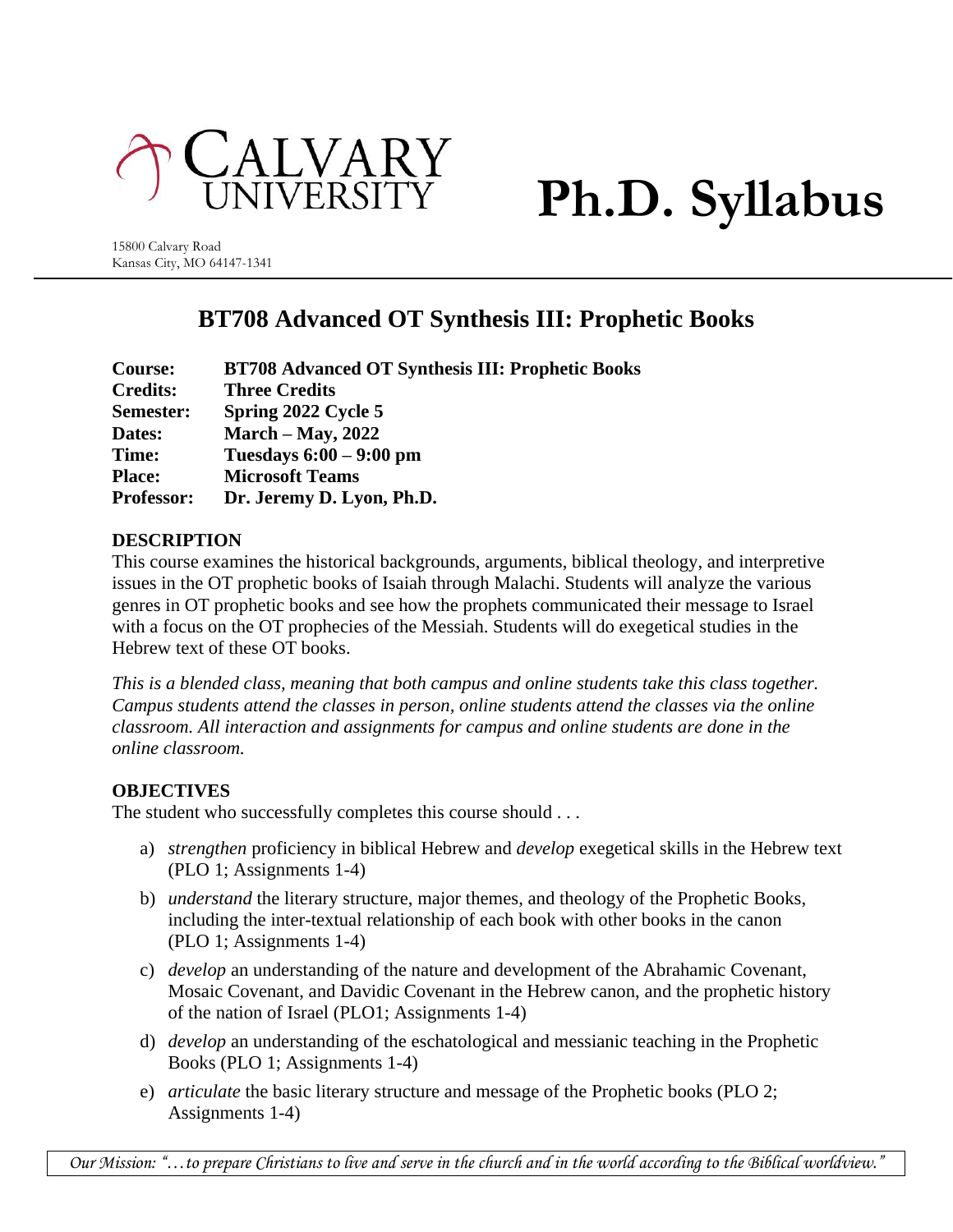- f) *learn* from and interact with past and contemporary scholarship in the field (PLO 3; Assignments 1-4)
- g) *apply* teachings from the Prophetic Books to their life and ministry (PLO 4, 5; Assignments 1-4)

#### **TEXTBOOKS**

- *The Holy Bible*. A translation based on formal equivalency such as the NKJV, NASB, or ESV is required in every course at Calvary University.
- Boda, Mark J. and J. Gordon McConville, eds. *Dictionary of the Old Testament: Prophets*. Downers Grove, IL: InterVarsity Press, 2012. (ISBN: 978-0-8308-1784-9; IVP \$60)
- Dorsey, David A. *The Literary Structure of the Old Testament: A Commentary on Genesis– Malachi*. Grand Rapids, MI: Baker Academic, 1999. (ISBN: 0-8010-2793-4; Amazon \$32 or less)
- Elliger, K. and W. Rudolph, eds. *Biblia Hebraica Stuttgartensia*. Stuttgart: Deutsche Bibelgesellschaft, 1997. (ISBN: 978-1-6830-7352-9; Amazon \$60 or less)
- Gelston, Anthony. *Biblia Hebraica Quinta: The Twelve Minor Prophets*, vol. 13. Stuttgart: Deutsche Bibelgesellschaft, 2010. (ISBN: 978-3-4380-5273-5; Amazon \$48 or less)
- Hays, J. Daniel. *The Message of the Prophets: A Survey of the Prophetic and Apocalyptic Books of the Old Testament*. Grand Rapids, MI: Zondervan, 2010. (ISBN: 978-0-310-27152-9; Amazon \$43 or less)
- Rydelnik, Michael and Edwin Blum, eds. *The Moody Handbook of Messianic Prophecy: Studies and Expositions of the Messiah in the Old Testament*. Chicago, IL: Moody Publishers, 2019. (ISBN: 978-0-8024-0963-8; Amazon \$33 or less)
- Schnittjer, Gary Edward. *Old Testament Use of Old Testament: A Book-by-Book Guide*. Grand Rapids, MI: Zondervan, 2021. (ISBN: 978-0-3105-7110-0; Amazon \$55 or less)

#### **ASSIGNMENTS**

1.**Weekly Quizzes (150 pts):** The student will read the assigned weekly material carefully and critically. The student will report the percentage of reading completed for each week as part of the weekly quizzes. On the other part of each quiz the student will be responsible for the material covered in both the reading assignments due each current session and class lectures from the previous sessions. Quizzes may consist of reading % only or also discussion board format.

**2.Book Summary and Response Paper (150 pts):** The student will read a select textbook and will write a brief chapter-by-chapter summary (covering the major issues) with a brief critical evaluation of each chapter. The response should demonstrate comprehension of the material and should include some type of critique and/or agreement with aspects in that chapter. For each chapter, write (a) substantial paragraph(s) summary and (a) paragraph(s) response (please cite all sources in footnotes). Include headings for each chapter. Turabian format is required.